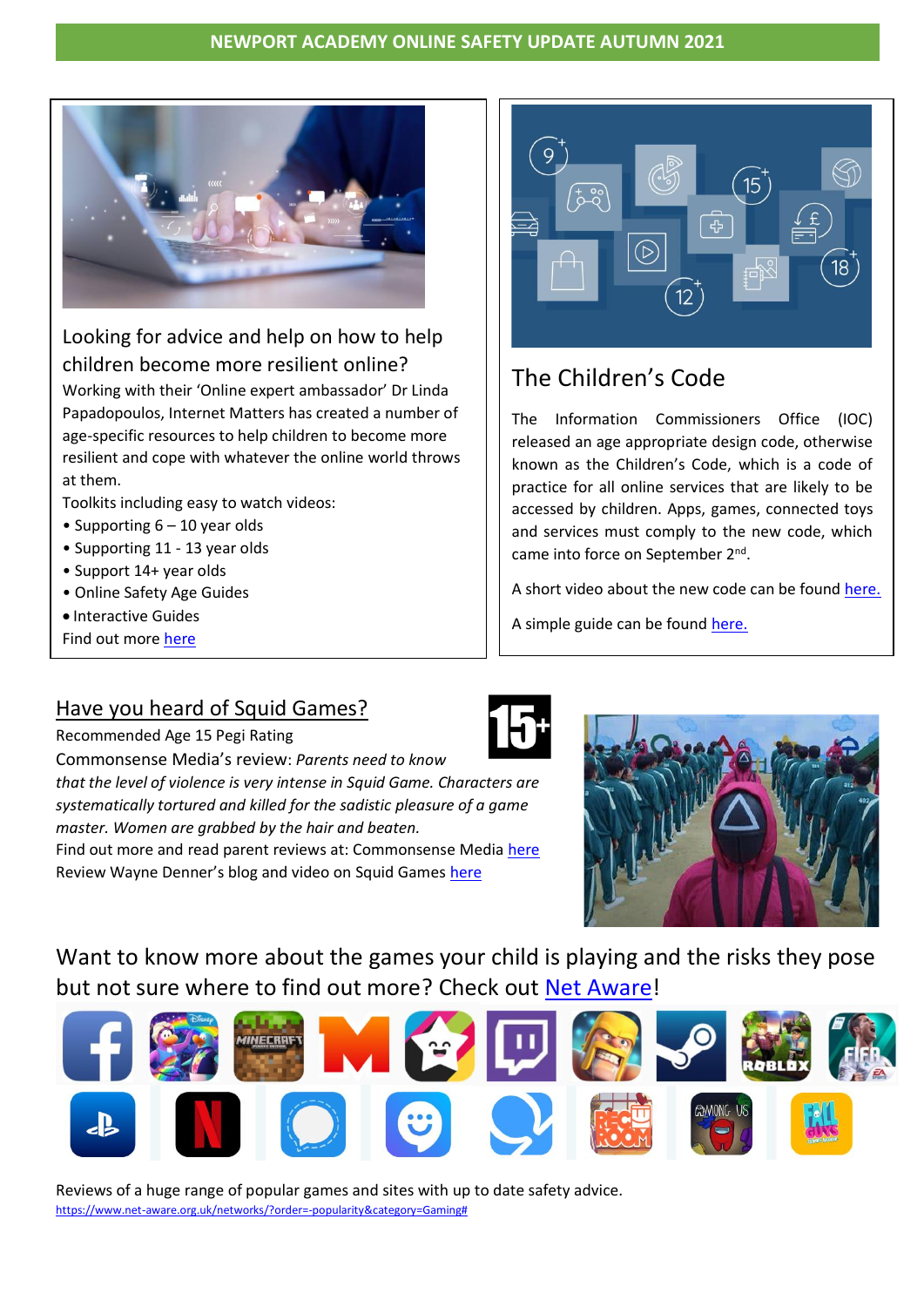



• Mrs Yates is the Designated Safeguarding Lead (DSL) in school.



**• Mrs Gratton is the Deputy Designated Safeguarding Leads (DDSL)** 



• Mrs Baker is our school Governor with responsibility for safeguarding

**The school's website has further information for parents to understand how we safeguard children in school and how parents can support their child/children on learning to be safe, for example:**



-*NCSPA's Child Protection and [Safeguarding](https://www.newportprimary.devon.sch.uk/safeguarding) Policy*



*Operation [Encompass-](https://4087aeb3-1ab3-464d-b5eb-b652ecad8c3b.filesusr.com/ugd/8c1913_8b68e5c83be447869cfc7ead33a52d02.pdf) this is a national programme which runs jointly between [schools](https://4087aeb3-1ab3-464d-b5eb-b652ecad8c3b.filesusr.com/ugd/8c1913_8b68e5c83be447869cfc7ead33a52d02.pdf) and police forces* ensures early reporting to schools that a child/young person **ICOMPASS** has been exposed to domestic abuse

#### [Prevent](https://www.gov.uk/government/publications/protecting-children-from-radicalisation-the-prevent-duty)

Prevent is part of the UK government's counter-terrorism strategy, [CONTEST.](https://www.gov.uk/government/collections/contest) Its aim is to stop people becoming terrorists or supporting terrorism. The Counter Terrorism and Security Act 2015 places a statutory duty on specified authorities to have "due regard to the need to prevent people from being drawn into terrorism".

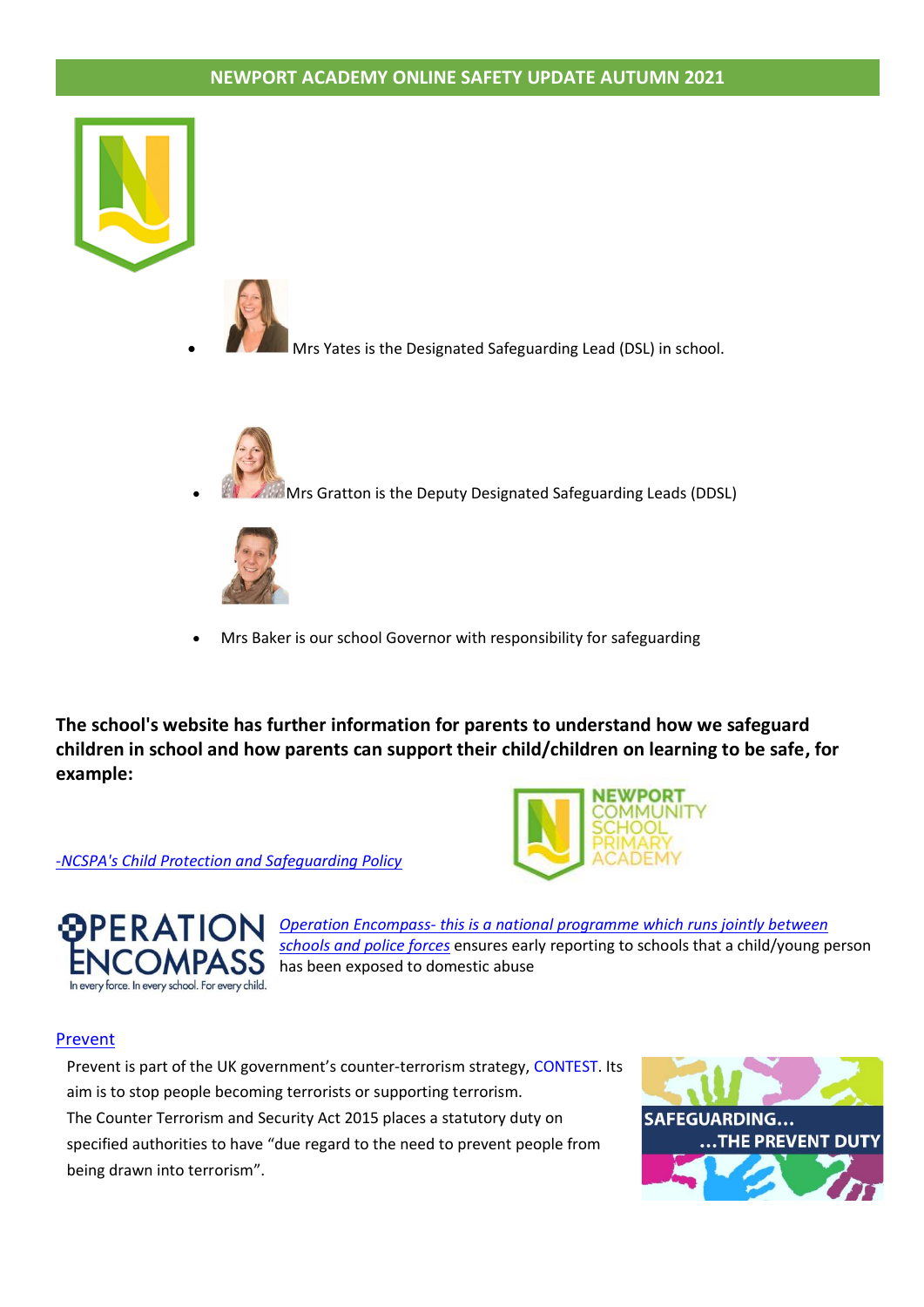The strategy involves thousands of people – police and intelligence officers, the emergency services, local authorities, businesses, voluntary and community organisations, governments and other partners – working in together across the UK and the world to protect the public.



*NSPCC website and [specifically](https://4087aeb3-1ab3-464d-b5eb-b652ecad8c3b.filesusr.com/ugd/8c1913_5584dfc70c484fdfa697659fea98d26f.pdf) the NSPCC PANTS campaign* helps children to understand how

they keep themselves safe and the PANTS campaign helps parents to talk to children in an age appropriate way about keeping themselves safe from sexual abuse.

#### *risk of children/young people being abused and exploited- how to keep children safe*

\***child abuse can take a range of different forms**. It is any action by another person (adult or child) that causes harm to a child. It can be defined as physical, emotional, sexual abuse or neglect.

\***risk of harm to children/young people is also present in the community**, for example: online safety, cyberbullying, domestic violence and abuse, radicalisation and extremism, child trafficking and modern slavery, County Lines, female genital mutilation, gang activity

\***teaching children/young people about how to look after themselves and keep safe**- good physical, emotional and mental health and well-being; being aware of signs and symptoms that may indicate concern for a child; providing time to listen and talk, teaching children about how to keep themselves safe **NSPCC** 

### **Devon -**

- **Devon Children and Families Partnership has online information for schools and parents** to understand how children may be abused, at risk of exploitation and how we can keep children safe <https://www.dcfp.org.uk/child-abuse/>
- **National organisations to support children**; for example, Childline, NSPCC

#### **Childline** <https://www.childline.org.uk/>

**Children can speak to a counsellor by calling [0800 1111](tel:08001111) or via [1-](https://www.childline.org.uk/get-support/1-2-1-counsellor-chat/) [2-1 chat](https://www.childline.org.uk/get-support/1-2-1-counsellor-chat/) between 7.30am and 3.30am every day.**



Get help and advice about a wide range of issues, call us on 0800 1111, talk to a counsellor online, send Childline an email or post on the message boards.

www.childline.org.uk

**NSPCC**

<https://www.nspcc.org.uk/>

Call us or email [help@nspcc.org.uk.](mailto:help@nspcc.org.uk)

**[0808](tel:08088005000) 800 5000**